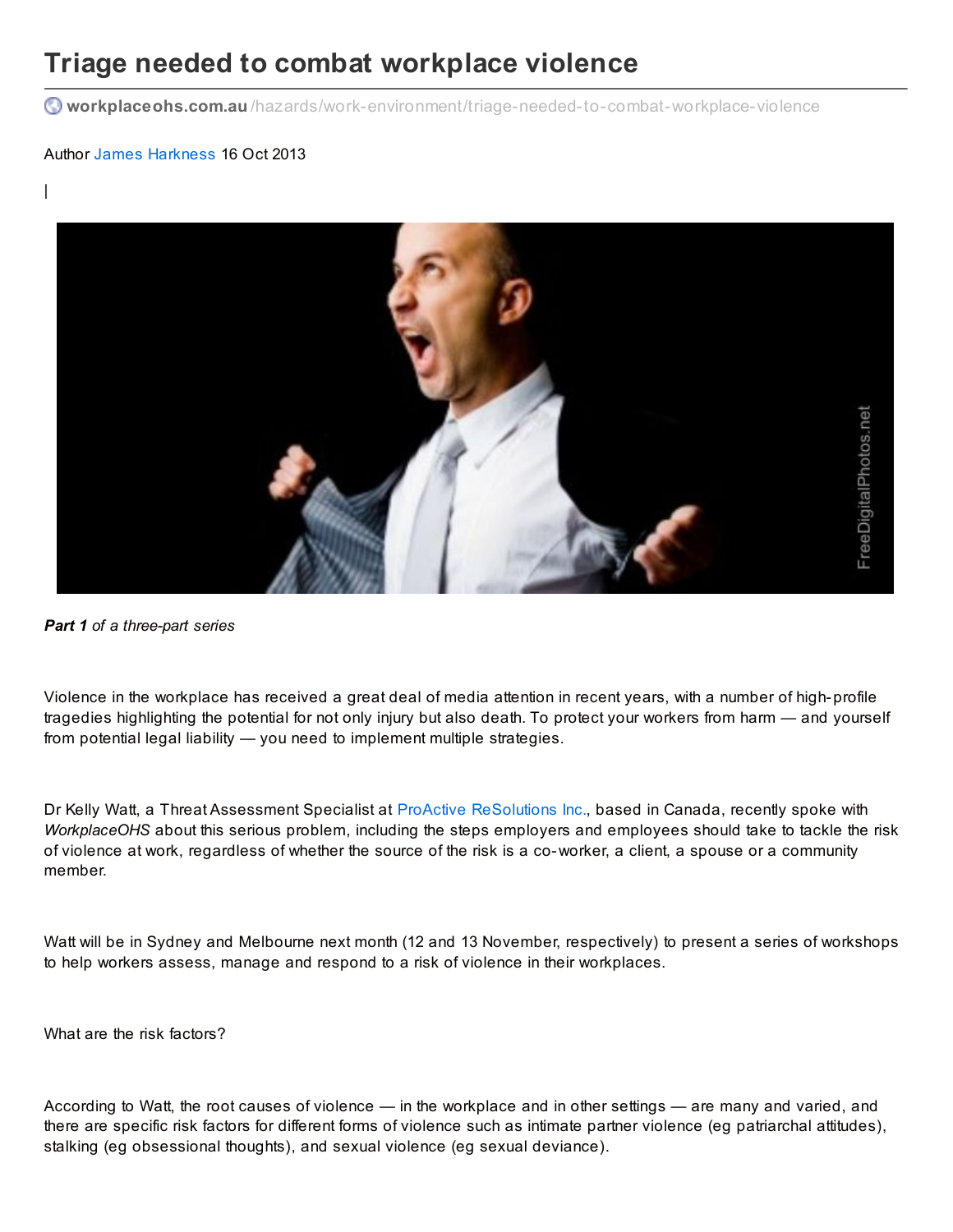However, between 50 and 75 per cent of the risk factors are the same regardless of the type of violence (eg substance use problems, relationship problems, mental health problems and work-related problems).

In the workplace, Watt says that **work-related stressors such as heavy workloads and bullying** can increase the risk of violence if an exposed worker has trouble coping. If these stressors persist, they can trigger other problems that increase the risk of violence, such as substance abuse. In other words, work-related problems can either increase violence risk directly if it leads to problems with stress and coping, or indirectly if it leads to other problems.

Regardless of the source of violence, Watt recommends organisations **take a multi-faceted approach** to addressing the risk of it occurring in their workplace.

## The violence triage

For instance, a **violence triage process** should be implemented. This approach is a 'structured and evidence-based' strategy to help a workplaces determine whether **reasonable grounds** exist to be concerned about a risk of workrelated violence.

Under this strategy, if there is a concern about someone posing a risk of violence, the first step is to identify whether one or more of the three primary warning signs exist. These primary warning signs are:

- 1. **Violent acts:** Actual, attempted or threatened physical harm, as well as a pattern of fear-inducing behaviours (eg stalking, harassment, intimidation).
- 2. **Violent ideation:** Thoughts, images, urges or fantasies related to violence (eg fantasies about hurting a coworker).
- 3. **Violent intent:** This refers to someone who is plotting actual violence, and is taking steps towards meeting their objective (eg stockpiling weapons, drawing maps, developing escape plans).

If one or more of these primary warning signs are identified, it is then necessary to qualify if this behaviour is **(a) recent, (b) serious or (c) escalating** because, as Watt explains, while most people engage in violent acts or experience violence ideation at some point during their lifetime, it will not necessarily be recent, serious or escalating or outside the boundaries of normal human behaviour.

If a primary warning sign is identified and the behaviour is deemed recent, serious or escalating, then there will be reasonable grounds to have concern about a risk of work-related violence.

While there are also secondary warning signs (eg personal crisis, interpersonal conflict or acute mental distress) that if recent, serious or escalating, should be considered, these would not — when taken on their own — provide reasonable grounds to be concerned about someone posing a violence risk. Watt's recommendations include:

- **Have a formal system in place** to document the outcome of a triage (eg warning signs, risk posed, triage outcome, responses taken, responses planned) is critical. Keeping a record of a triage outcome will help a workplace determine how to prioritise violence risks and what immediate actions to take, but it might also prove critical if the matter comes before a court of law.
- o If after going through the triage process you have reasonable grounds for being concerned about risk of violence, conduct **a comprehensive risk assessment.** If this isn't done internally, have it done by someone who is qualified to do that for your workplace.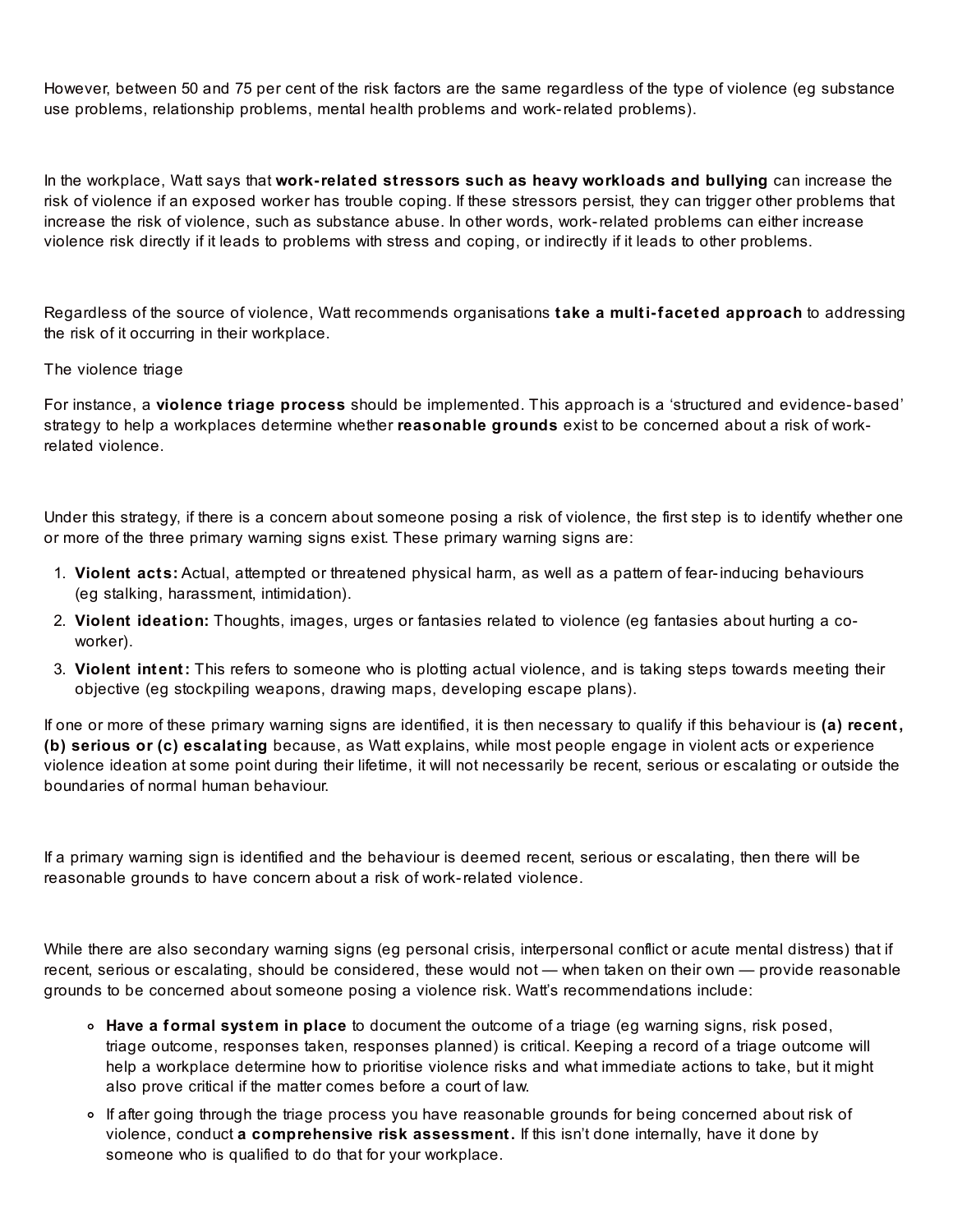**Don't assume that a person does or does not pose a risk of violence without first going through the triage processes**. Failing to pay attention to the primary warning signs, for instance, could result in taking unnecessary action against a person who does not pose a violence risk, or responding too strongly or lightly to person who does pose a violence risk — this could, in fact, escalate the situation.

## Other key strategies

Other key strategies to address work-related include developing policies and procedures on workplace violence, staff training, and — if it is feasible and appropriate to do so — establishing threat assessment teams.

Staff training is crucial

Watt says supervisors and other employees should be trained to **detect the primary and secondary warning signs**, to triage for violence risk, to respond appropriately to a given situation, and to ensure familiarity with the relevant policies and procedures.

The violence triage training must provide employees with **guidelines about how to document and communicate the outcome of their triage** and discuss different options with respect to putting the triage into practice.

Additional training that helps employees **learn how to de-escalate a situation** verbally and non- verbally and **defend themselves without using physical force** is also very important for prevention of violence. Different settings will have different guidelines as to how employees should defend themselves appropriately.

Watt says that a worker who identifies a primary warning sign should, firstly, treat it 'as they would if they heard a fire alarm', but not panic because 'there is a good chance that nothing bad is going to happen'. Secondly, the worker should 'take stock of the situation by trying to figure out what is actually going on, by determining how to report the situation and by deciding if any action needs to be taken to protect the immediate safety of others in the vicinity (eg leaving/escaping the situation or summoning help)'.

Threat assessment teams

Threat assessment teams can be established if there are sufficiently high rates of violence and high number of employees, and if there is adequate training, resources and experience.

These teams should be trained about violence risk assessment and management and how to take a multidisciplinary approach to their work.

The Workplace Violence Prevention and Intervention Standards developed by ASIS International (ASIS) and Society for Human Resources Management (SHRM) provide guidelines for taking a multidisciplinary approach to assessing and managing risk for workplace violence, including establishing threat management teams.

Watt says these standards have international implications and should be reviewed by all organisations committed to addressing the issue of violence in the workplace.